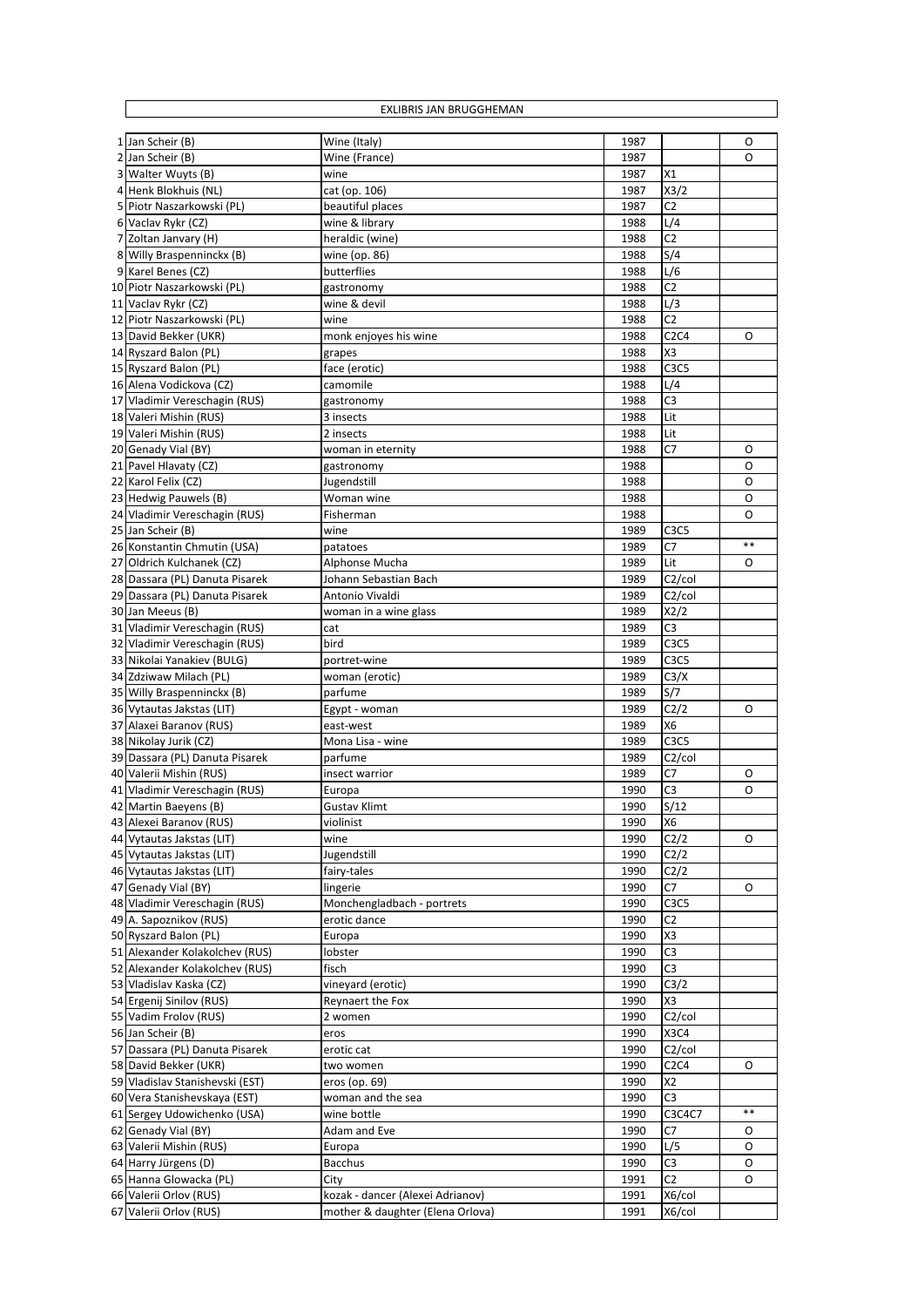| 68 Valerii Orlov (RUS)                          | knight - worrior (Alexander Rogalov) | 1991         | X6/col                        |         |
|-------------------------------------------------|--------------------------------------|--------------|-------------------------------|---------|
| 69 Valerii Orlov (RUS)                          | fairy-tales                          | 1991         | X6/col                        |         |
| 70 Serik Kulmetschkenov (RUS)                   | eros                                 | 1991         | X <sub>6</sub>                |         |
| 71 Hanna Glowacka (PL)                          | wine                                 | 1991         | X <sub>3</sub>                |         |
| 72 Dassara (PL) Danuta Pisarek                  | two birds in a nest                  | 1991         | C <sub>2</sub> /col           |         |
| 73 Renata Simlickova (CZ)                       | Alice                                | 1991         | C2C4                          | $\ast$  |
| 74 Vera Stanishevskaya (EST)                    | music - woman with a flute           | 1991         | C <sub>3</sub>                |         |
| 75 Vera Stanishevskaya (EST)                    | gastronomy                           | 1991         | C <sub>3</sub>                |         |
|                                                 |                                      | 1991         | C <sub>2</sub>                |         |
| 76 Lembit Löhmus (EST)                          | portret - Arcangelo Corelli          |              |                               |         |
| 77 Milan Erazim (CZ)                            | parfume                              | 1991         | Lit                           |         |
| 78 Hedwig Pauwels (B)                           | portret - Herman van Veen            | 1991         | C <sub>3</sub> C <sub>5</sub> |         |
| 79 Vladislav Stanishevski (EST)                 | fairy-tales (op. 70)                 | 1991         | <b>X2</b>                     |         |
| 80 Jiri Brazda (CZ)                             | eros                                 | 1991         | C2C4C7                        | O       |
| 81 Valerii Orlov (RUS)                          | wine                                 | 1991         | X6/col                        |         |
| 82 Lembit Löhmus (EST)                          | potret - Jenny Lind                  | 1991         | C2                            |         |
| 83 Lembit Löhmus (EST)                          | cat                                  | 1991         | C <sub>2</sub>                |         |
| 84 Ferenk Deak (RO)                             | angel                                | 1991         | C3                            |         |
| 85 Ferenc Deak (RO)                             | flutist                              | 1991         | C <sub>3</sub>                |         |
| 86 Harry Jürgens (D)                            | Albrecht Dürer - Christmas           | 1991         | C3                            |         |
| 87 Boris Zabirochin (RUS)                       | bridge (erotic)                      | 1991         | L/4                           |         |
| 88 Katarina Slavickova (SL)                     | two faces in a hand                  | 1991         | C3/2                          |         |
| 89 Valerii Mishin (RUS)                         | doll                                 | 1991         | L/7                           | O       |
| 90 Hanna Glowacka (PL)                          |                                      |              |                               |         |
|                                                 | parfume                              | 1992         | X3/5                          |         |
| 91 Vytautas Jakstas (LIT)                       | Tyl Uylenspiegel                     | 1992         | C2/2                          |         |
| 92 Vytautas Jakstas (LIT)                       | woman - 4 generations                | 1992         | C2/2                          |         |
| 93 Katarina Slavickova (SL)                     | a womans parfume                     | 1992         | C3/2                          |         |
| 94 Yuri Borovitsky (RUS)                        | Mercator                             | 1992         | C7                            | O       |
| 95 Valerii Orlov (RUS)                          | a womans parfume I                   | 1992         | X6/col                        |         |
| 96 Valerii Orlov (RUS)                          | a womans parfume II                  | 1992         | X6/col                        |         |
| 97 Vladislav Stanishevski (EST)                 | gastronomy (op 71)                   | 1992         | C3                            |         |
| 98 Jiri Vlach (CZ)                              | wine                                 | 1992         | C <sub>3</sub>                |         |
| 99 Boris Samoysuk (UKR)                         | Europa                               | 1992         | C <sub>3</sub> C <sub>5</sub> |         |
| 100 Robert Jankovich (CZ)                       | carpet                               | 1992         | C <sub>5</sub>                |         |
| 101 Yuri Liuksin (RUS)                          | gastronomic party I                  | 1992         | C <sub>3</sub> /2             |         |
| 102 Yuri Liuksin (RUS)                          |                                      | 1992         | C3/2                          |         |
| 103 Yuri Liuksin (RUS)                          | gastronomic party II                 |              | C3/2                          |         |
|                                                 | gastronomic party III                | 1992         |                               |         |
|                                                 |                                      |              |                               |         |
| 104 Zdenek Bugan (SL)                           | landscape                            | 1992         | C <sub>3</sub> C <sub>5</sub> |         |
| 105 Peter Lazarov (NL)                          | Tyl Uylenspiegel                     | 1993         | X <sub>2</sub>                |         |
| 106 Beniti Cornelis (B)                         | abstact (Bruggheman)                 | 1993         | S                             |         |
| 107 Sergei Tjukanov (RUS)                       | pilgrim                              | 1993         | C <sub>3</sub>                | $***$   |
| 108 Sergei Tjukanov (RUS)                       | windmill                             | 1993         | C3                            | 0       |
| 109 Karol Ondreicka (SL)                        | wineglass (erotic)                   | 1993         | C3                            |         |
| 110 Sergey Udowichenko (USA)                    | tarot - the tower                    | 1993         | C3C4C7                        | O       |
| 111 Harry Jürgens (D)                           | Patrick Süskind - das Parfum         | 1994         | C <sub>3</sub>                |         |
| 112 Vladimir Gazovic (SL)                       | Adam and Eve                         | 1994         | lit                           | O       |
| 113 Zoltan Ven (H)                              | wine (Bacchus)                       | 1995         | C3                            |         |
|                                                 |                                      |              |                               | 0       |
| 114 Konstantin Kalinovich (UA)                  | storyteller                          | 1995         | C <sub>3</sub>                |         |
| 115 Konstantin Kalinovich (UA)                  | Reynaert the Fox                     | 1995         | C <sub>3</sub>                | O       |
| 116 Katarina Vavrova (CZ)                       | Reynaert the Fox                     | 1996         | C4                            | 0       |
| 117 Vladimir Vereschagin (RUS)                  | playcard                             | 1996         | C7                            | 0       |
| 118 Hedwig Pauwels (B)                          | A. Vertongen (portret-Maillol)       | 2001         | C <sub>3</sub> C <sub>5</sub> |         |
| 119 Irina Yelagina (RUS)                        | parfume                              | 2007         | C <sub>3</sub>                |         |
| 120 Irina Yelagina (RUS)                        | the baby (Kim & Wim)                 | 2007         | C <sub>3</sub>                |         |
| 121 Irina Yelagina (RUS)                        | the stork (Kim & Wim)                | 2007         | C <sub>3</sub>                |         |
| 122 Julian Jordanov (BULG)                      | parfume                              | 2007         | C <sub>3</sub>                | 0       |
| 123 Yuri Nozdrin (RUS)                          | good wine                            | 2008         | C <sub>3</sub>                | **      |
| 124 Vladimir Zuev (RUS)                         | parfume                              | 2008         | C <sub>3</sub>                | 0       |
| 125 Yuri Nozdrin (RUS)                          | Paradise                             | 2008         | C3                            | O       |
| 126 Irina Yelagina (RUS)                        | rocking horse (De Kreijger)          | 2009         | C3/2                          |         |
| 127 Antje Veldstra (NL)                         | Patrick Süskind - das Parfum         | 2009         | X1                            |         |
| 128 Sergeijys Kolecenko (LET)                   | face 1                               | 2015         | C7                            |         |
|                                                 |                                      |              |                               |         |
| 129 Sergeijys Kolecenko (LET)                   | face 2                               | 2015         | C7                            |         |
| 130 Ivan Rusachek (BY)                          | gastronomy                           | 2015         | C <sub>3</sub>                | 0       |
| 131 Hristo Kerin (BULG)                         | Japanese garden                      | 2016         | C <sub>3</sub> C <sub>5</sub> | $***$   |
| 132 Ulyana Turchenko (UKR)                      | the little girl with the matches     | 2016         | Lit                           |         |
| 133 Egor Shokoladov (BY)                        | sleep                                | 2016         | C3                            | $\ast$  |
| 134 Hristo Kerin (BULG)                         | timeless beauty                      | 2017         | C <sub>3</sub> C <sub>5</sub> |         |
| 135 Ulyana Turchenko (UKR)                      | japanese garden                      | 2017         | Lit                           | $***$   |
| 136 Günter Hujber (D)<br>137 Tomas Hrivnac (CZ) | Japanese garden<br>nude              | 2017<br>2017 | C4<br>C4                      | **<br>0 |